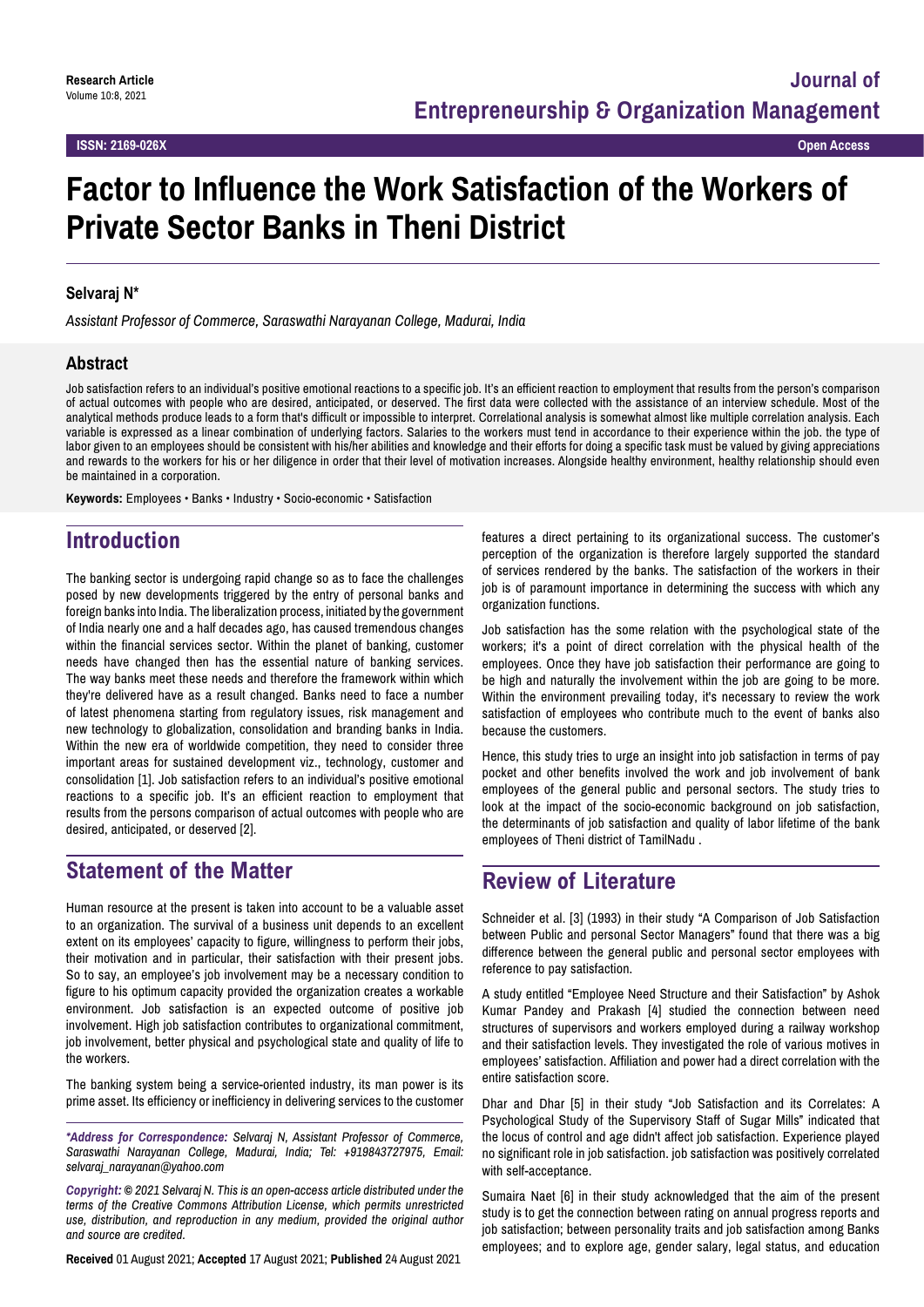differences on job satisfaction. Data were collected from 500 employees of 5 major banks of Pakistan (Allaied Bank, Alfalah Bank, Al-Habeeb Bank, Al-Islamic Bank, and commercial bank , taking annual progress reports, personal information sheets, and scores on Job Satisfaction Scale and Ten Item personality assessment of employees. Rating on annual progress reports has significant direct correlation with job satisfaction; Neuroticism has significant negative while extroversion, openness, agreeableness, and conscientiousness have significant direct correlation with job satisfaction; age, education, salary, and legal status have significant direct correlation with job satisfaction; and ladies are more satisfied with their jobs than men.

Zahidul Islam [7] acknowledged that Total quality management (TQM) is one among the favored practices among management practitioners for the last 20 years. Most corporations/firms, nowadays, consider TQM as a source of competitive advantage. This paper aims to research the connection between TQM elements and job satisfaction. This study may be a quantitative research naturally. A questionnaire was developed from the previous studies and was utilized in this research. Regression was adopted to check hypotheses. The results of the study reveal that three independent variables, namely teamwork, organizational culture and reward and recognition have positive and significant relationships with job satisfaction. On the opposite hand, no significant relationship between organizational trust and job satisfaction was evidenced. The findings of this study may contribute significantly to the event of latest knowledge, and help understand how TQM elements add the banking sector of Bangladesh.

# **Objectives of the Study**

The specific objectives of the study are

1. To review the work satisfaction and profile of selected private sector banks with theoretical aspects.

2. To review the socio-economic profile the workers of personal sector bank employees.

3. To analyze the connection between the extent of job satisfaction and therefore the socio economic background of the workers of personal sector banks.

4. To seek out the factors influencing and their impact on job satisfaction of the bank employees of personal sector banks.

5. To live and compare the general quality of labor life and level of job satisfaction.

6. To supply suggestions to enhance job satisfaction of personal sector bank employees supported the findings of the study.

#### **Data Collection**

Both primary and secondary data are used for this study. The first data were collected with the assistance of an interview schedule. Before undertaking the survey, a pre-test was conducted. Within the light of the pre-test, the interview schedule was modified and restructured.

#### **Period of Study**

The first data were collected during the months of November 2020 to March 2021. The reference period of the survey was 2020-21.

#### Limitation of the Study

This study is subject to the subsequent limitations:

1. The opinions are collected from the sample employees of the private sector banks in Theni district. They'll differ from these of other employees.

2. The study has been conducted only in Theni district. Other districts haven't been covered thanks to several barriers.

3. A few respondents won't have given the important facts at the interview. Therefore the results could also be misleading to some extent.

#### **Scope of the Study**

In this highly competitive world, success of any organization depends on its human resource. Banks are not any exception to the present. A satisfied, happy and hardworking employee is that the biggest asset of any organization, including banks. Workforce of a bank is responsible to an outsized extent for its productivity and profitability. Efficient human resource management and maintaining higher job satisfaction level in banks determine not only the performance of the bank but also affect the expansion and performance of the whole economy. So, for the success of banking, it's vital to manage human resource effectively and to seek out whether its employees are satisfied or not. As long as they're satisfied, they will work with commitment and project a positive image of the organization. The intention of the study is to assist the bank organizations to draw up plans for increasing the work satisfaction of their employees.

#### **Analytical framework for factor analysis**

Most of the analytical methods produce results in a form that is difficult or impossible to interpret. Thurstone argued that it was necessary to rotate factor matrices if one wanted to interpret them adequately. He pointed out that original factor matrices are arbitrary in the sense that an infinite number of reference frames (axes) can be found to reproduce any given 'R' Matrix.

There are several methods available for factor analysis. But the principal factor method with orthogonal variance rotation mostly used is widely available in factor analysis computer programme.

Further orthogonal rotations maintain the independence of factors that is the angles between the axes are kept at 90 degrees. One of the final outcomes of a factor analysis is called rotated factor matrix, a table of co-efficient that expresses the ratios between the variable and the factors that have been prepared. The sum of squares of the factor loadings of variables is called communalities (h2).

The communality (h2) of a factor is its common factor variance. The factors with factor loadings of 0.5 or greater are considered significant factors. This limit is chosen because it has been judged that factors with less than 50 per cent common variation with the rotated factor pattern are too weak to report.

Mathematically, factor analysis is somewhat similar to multiple regression analysis. Each variable is expressed as a linear combination of underlying factors. The amount of variance a variable shares with all other variables included in the analysis, is referred to as communality. The co-variation among the variables is described in terms of a small number of common factors plus a unique factor for each variable. These factors are not over observed.

If the variables are standardized, the factor model may be represented as:

$$
X_i = A_{i1}F_1 + A_{i2}F_2 + A_{i3}F_3 + \dots + A_{im}F_m + V_iU_i
$$

Where,

 $X_{i}$  = i $^{\text{th}}$  standardised variable,

 $A<sub>1</sub>$  = Standardised multiple regression coefficient of variable on common factor i

- F = Common factor,
- ${\mathsf V}_{\mathsf i}$  = Standardised regression coefficient of variable i on unique factor i
- $U_i$  = The unique factor for variable i
- m = Number of common factors

The unique factors are uncorrelated with each other and with the common factors. The common factors themselves can be expressed as linear combinations of the observed variables.

$$
F_{i} = W_{i1}X_{i} + W_{i2}X_{2} + W_{i3}X_{3} + \dots + W_{ik}X_{k}
$$

**Where**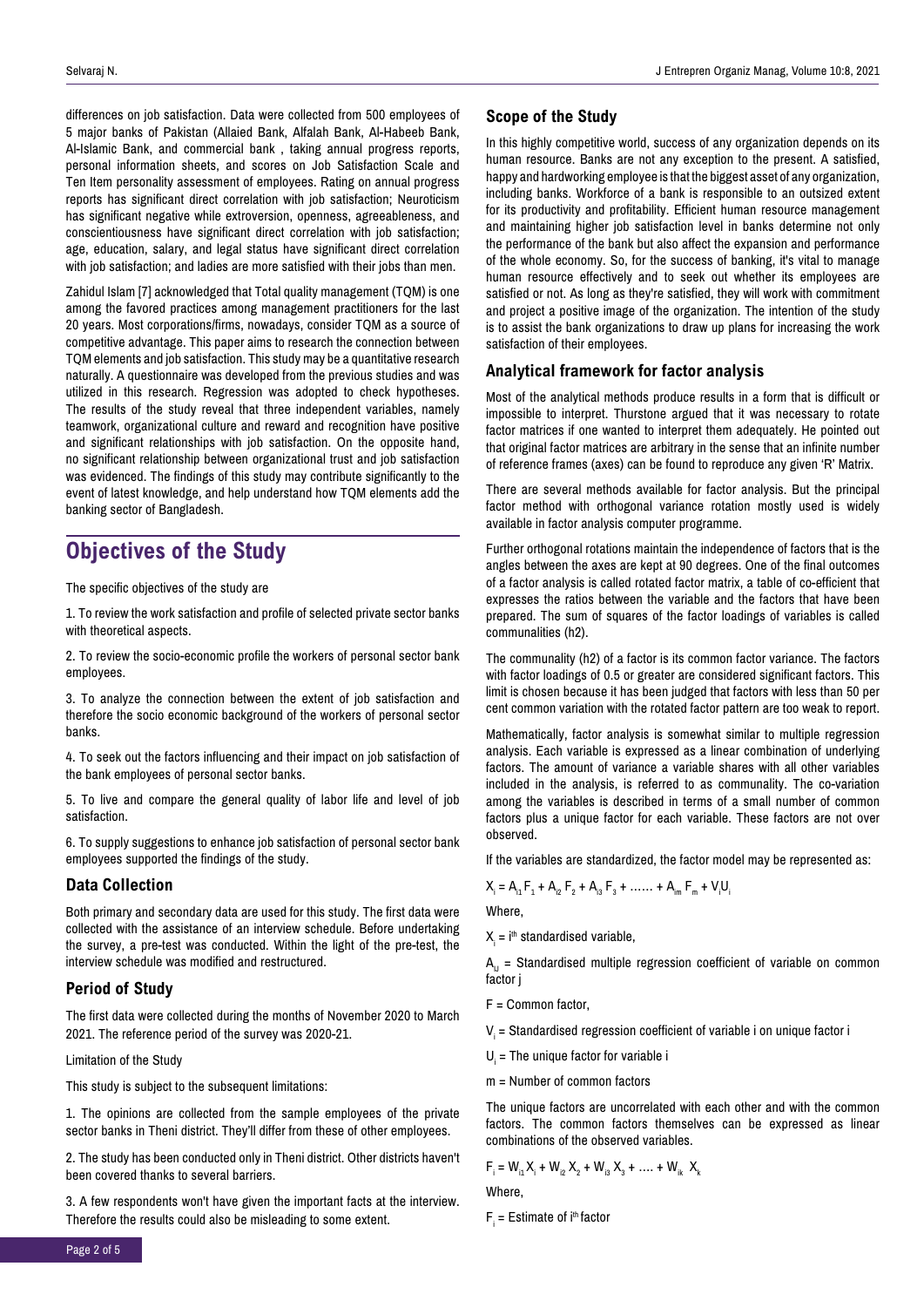$\boldsymbol{\mathsf{W}}_{_{\mathsf{i}}}$  = Weight or factor score coefficient

 $K =$  Number of variables.

The unique factors are uncorrelated with each other and with the common factors. The common factors themselves can be expressed as linear combinations of the observed variables.

 $Fi = Wi1 Xi + Wi2 X2 + Wi3 X3 + ... + Wik Xk$ 

Where,

Fi = Estimate of ith factor

Wi = Weight or factor score coefficient

It is possible to select weights or factor score coefficients so that the first factor explains the largest portion of the total variance. Then a second set of weights can be selected, so that it is the second factor which accounts for most of the residual variance subject to being uncorrelated with the first factor. This same principle could be applied to select additional weights for the additional factors. Thus, the factors can be estimated so that their factors scores, unlike the value of the original variables, are not correlated. Furthermore, the first factor accounts for the highest variance in the data, the second factor the second highest, and so on.

Most of the analytical methods produce results in a form that is difficult or impossible to interpret. Thurstone argued that it was necessary to rotate factor matrices if one wanted to interpret them adequately.

He pointed out that original factor matrices are arbitrary in the sense that an infinite number of reference frames (axes) can be found to reproduce any given 'R' Matrix.

#### **Testing for Sampling Adequacy Private Sector Banks**

Before extracting the factors, to check the appropriateness of the factor model, Bartlett's test of sphericity was wont to test the null hypothesis that the variables are intercorrelated in population. The test statistics of sphericity is predicated on a chi-square transformation of the determinant of the matrix.

Another useful statistics is that the Kaiser-Meyer Oklin (kmo) test of sampling adequacy the tiny value of the KMO statistic indicates that the correlation between the parts of the variable can't be explained by other variables which correlational analysis might not be appropriate. Generally, a worth greater than 0.5 is desirable.

The matrix was examined carefully and therefore the reform the two tests namely Bartlett's test of sphericity and the Kaiser-Meyer Oklin test were undertaken to check if it had been judicious to proceed with correlational analysis within the present study. The computed results for personal sector banks are given in Table 1.

From Table 1 it's found that Bartlett's test was significant with P=0.000, being but 0.05. The sampling adequacy measured using the Kaiser-Mayer Oklin (KMO) of 0.7136 was taken as acceptable. Thus correlational analysis could also be considered an appropriate technique for analyzing the info.

Correlational analysis was through with 46 variables (item) by orthogonal varimax rotation for the work satisfactions of employees of the private sector banks. The rotated factor matrix for the variables concerning the work satisfaction of the workers privately sector bank within the study is given in Table 2.

#### **Table 1.** Measures of sampling inadequacies private sector.

| <b>Measures</b>                                 | <b>Estimated Value</b> |         |  |
|-------------------------------------------------|------------------------|---------|--|
| Kaiser-Meyer Oklin Measure of Sampling Adequacy |                        | 0.7136  |  |
| <b>Bartlett's Test of Sphercity</b>             | Appropriate Chi-Square | 2134.82 |  |
|                                                 | Significance           | 0       |  |
| Source                                          | <b>Computed Data</b>   |         |  |

From Table 2, the rotated factor loadings for the forty six statements (variables) of job satisfaction of personal sector employees are observed. It's clear from Table 3.38 that each one the forty-six statements are extracted into seven factors namely F1, F2, F3, F4, F5, F6 and F7. The factors are identified and new names are given which influence the work satisfaction of employees privately sector banks are discussed below:

The first factor is observed as "Working Environment" on the idea of the loaded variables. Six variables during this category are important with high factor loading namely, 'The working conditions like comfortable seats, lighting, ventilation, health and hygiene are satisfactory (0.7763)', 'Computerization in banks reduces employment opportunities (0.7656)', 'I am proud of my colleagues (0.5983)', 'I feel that union is important (0.5851)', 'I am certain that i buy promotion at proper time (0.5540)' and 'Multiplicity of unions weakens the bargaining power of the workers (0.5410)' are important attributes during this category. Thus, the working environment is identifying as a primary important factor to influence the work satisfaction among the private sector bank employees in Theni district.

The second factor is narrated as "Improve the quality of Living" on the idea of the loaded variables. Six variables during this category are important with high factor loading namely, 'I am satisfied with my job (0.7944)', 'My job helps to enhance the quality of living of my family (0.7620)', 'My job gives me adequate time and opportunities to require care of my family and to attend to domestic chores (0.6884)', 'The methods to attenuate occupational stress are satisfactory (0.6415)', 'Though I'm paid more elsewhere, i will be able to not leave this bank (0.5951)' and 'There may be a possibility of availing alternative work schedules (0.5721)' are important attributes during this category. Thus, the development of living standard is identifying as a second important factor to influence the work satisfaction of the private sector employees.

The third factor is meant as "Amenities provided by the Bank" on the idea of the loaded variables. Eight variables during this category are important with high factor loading namely, 'Recreation facilities, rest rooms and canteen provided are satisfactory (0.8658)', 'Pay is stable in accordance with the value of living index (0.7596)', 'I feel that I'm given the responsibility and authority to my job (0.7257)', 'Employees are co-operative, helpful and galvanizing people to raised and sincere work (0.6244)', 'I feel appropriately rewarded for the work I do (0.5833)', 'Retirement benefits are satisfactory (0.5621)', 'There is solidarity among the workers (0.5310)' and 'In society, generally , as a results of the work I hold, my social station is sweet (0.5222)' are important attributes during this category. Thus, the amenities provided by the bank is identifying as a crucial factor to influence the work satisfaction of the private sector employees in Theni district.

The fourth factor is portrayed as "Work Load" on the idea of the loaded variables. Five variables during this category are important with high factor loading namely, 'I feel excessive strain thanks to add office (0.7759)', 'The job bears a component of risk (0.6656)', 'The mechanism which handles the day-to-day problem arising in your bank is logical (0.6585)', 'This job offers scope for interaction with the general public (0.5762)' and 'My colleagues share the work with each other when workload is heavy (0.5520) are important attributes during this category. Thus, the work load is identifying a crucial factor to influence the work satisfaction of the workers of personal sector banks in Theni district.

The fifth factor is depicted as "Family Support" on the idea of the loaded variables. Seven variables during this category are important with high factor loading namely, 'My relations encourage me to continue within the job (0.7668)', 'Present place of posting is extremely convenient to me and my family (0.6921)', 'I feel that family problems affect my job performance (0.6789)', 'This job is challenging (0.6575)', 'Seniority and merit are considered for promotion (0.5841)', 'The training orientation and knowledge that I even have got while on the work have improved my competence and efficiency (0.5641)' and 'As a results of the work that I hold, my social circle has widened (0.5420)' are important attributes during this category. Thus, the family support is identifying as a crucial factor to influence the work satisfaction of the private sector bank employees.

 $K =$  Number of variables.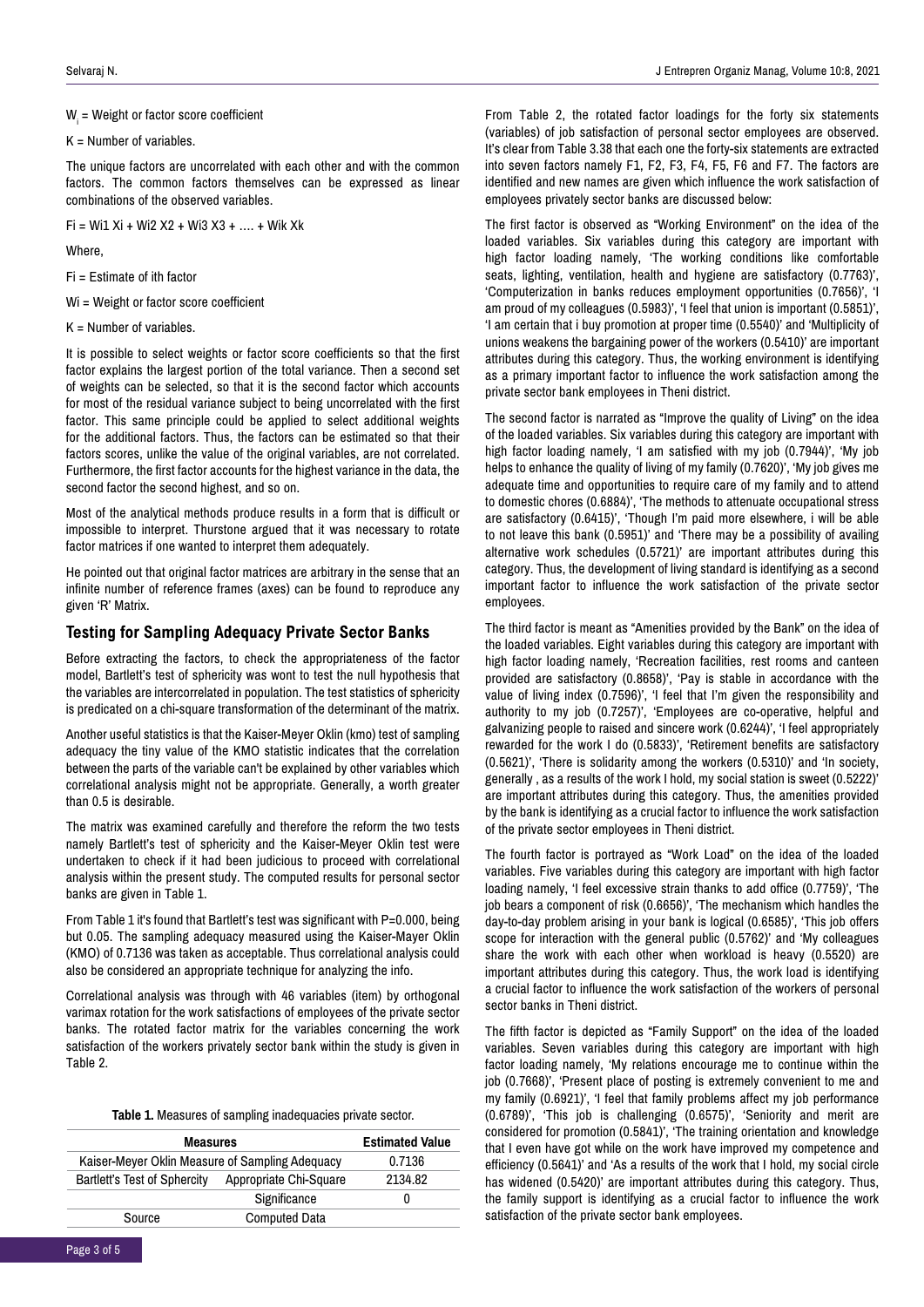| <b>Factors Extracted</b>              | <b>Variables</b>                                                                                                       | <b>Factors</b> | <b>Reliability</b><br>Coefficient | Eigen<br>Value                       | Percentage<br>Variance |
|---------------------------------------|------------------------------------------------------------------------------------------------------------------------|----------------|-----------------------------------|--------------------------------------|------------------------|
| <b>Working Environment</b>            | The working conditions like comfortable seats, lighting, ventilation,<br>health and hygiene are satisfactory           | 0.7763         | 0.8434                            | 5.7897                               | 20.49                  |
|                                       | Computerization in banks reduces employment opportunities                                                              | 0.7656         |                                   |                                      |                        |
|                                       | I am happy with my colleagues                                                                                          | 0.5983         |                                   |                                      |                        |
|                                       | I feel that trade union is essential                                                                                   | 0.5851         |                                   |                                      |                        |
|                                       | I am certain that I get promotion at proper time                                                                       | 0.554          |                                   |                                      |                        |
|                                       | Multiplicity of unions weakens the bargaining power of the employees                                                   | 0.541          |                                   |                                      |                        |
| Improve the Standard of               | I am satisfied with my job                                                                                             | 0.7944         | 0.8765                            | 4.5743                               | 14.12                  |
| Living                                | My job helps to improve the standard of living of my family                                                            | 0.762          |                                   |                                      |                        |
|                                       | My job gives me adequate time and opportunities to take care of my<br>family and to attend to domestic chores          | 0.6884         |                                   |                                      |                        |
|                                       | The methods to minimize occupational stress are satisfactory                                                           | 0.6415         |                                   |                                      |                        |
|                                       | Though I am paid more elsewhere, I will not leave this bank                                                            | 0.5951         |                                   |                                      |                        |
|                                       | There is a possibility of availing alternative work schedules                                                          | 0.5721         |                                   |                                      |                        |
|                                       | Amenities provided by the Recreation facilities, rest rooms and canteen provided are satisfactory                      | 0.8658         | 0.821                             | 3.5237                               | 10.28                  |
| Bank                                  | Pay is stable in accordance with the cost of living index                                                              | 0.7596         |                                   |                                      |                        |
|                                       | I feel that I am given the responsibility and authority to my job                                                      | 0.7257         |                                   |                                      |                        |
|                                       | Employees are co-operative, helpful and inspiring people to better and<br>sincere work                                 | 0.6244         |                                   |                                      |                        |
|                                       | I feel appropriately rewarded for the work I do                                                                        | 0.5833         |                                   |                                      |                        |
|                                       | Retirement benefits are satisfactory                                                                                   | 0.5621         |                                   |                                      |                        |
|                                       | There is team spirit among the employees                                                                               | 0.531          |                                   |                                      |                        |
|                                       | In society, in general, as a result of the job I hold, my social status is good                                        | 0.5222         |                                   |                                      |                        |
| <b>Work Load</b>                      | I feel excessive strain due to work in office                                                                          | 0.7759         | 0.8432                            | 2.9765<br>2.6532<br>2.1202<br>1.2744 | 8.19                   |
|                                       | The job bears an element of risk                                                                                       | 0.6656         |                                   |                                      |                        |
|                                       | The mechanism which handles the day-to-day problem arising in your<br>bank is logical                                  | 0.6585         |                                   |                                      |                        |
|                                       | This job offers scope for interaction with the public                                                                  | 0.5762         |                                   |                                      |                        |
|                                       | My colleagues share the work with one another when workload is heavy                                                   | 0.552          |                                   |                                      |                        |
| <b>Family Support</b>                 | My family members encourage me to continue in the job                                                                  | 0.7668         | 0.8323                            |                                      | 5.98                   |
|                                       | Present place of posting is very convenient to me and my family                                                        | 0.6921         |                                   |                                      |                        |
|                                       | I feel that family problems affect my job performance                                                                  | 0.6789         |                                   |                                      |                        |
|                                       | This job is challenging                                                                                                | 0.6575         |                                   |                                      |                        |
|                                       | Seniority and merit are considered for promotion                                                                       | 0.5841         |                                   |                                      |                        |
|                                       | The training orientation and experience that I have got while on the job<br>have improved my competence and efficiency | 0.5641         |                                   |                                      |                        |
|                                       | As a result of the job that I hold, my social circle has widened                                                       | 0.542          |                                   |                                      |                        |
| Relationship with Senior<br>Officials | The superiors are always ready to look into the grievances and<br>complaints of the employees                          | 0.8766         | 0.7219                            |                                      | 4.05                   |
|                                       | Employees are allowed to participate in the Management                                                                 | 0.7651         |                                   |                                      |                        |
|                                       | There is a congenial relationship between clerks and officers                                                          | 0.6625         |                                   |                                      |                        |
|                                       | Transfer policy is justifiable                                                                                         | 0.5963         |                                   |                                      |                        |
|                                       | Experience and achievements are duly recognized                                                                        | 0.5751         |                                   |                                      |                        |
|                                       | Adequate resources are there for developmental activities                                                              | 0.523          |                                   |                                      |                        |
| <b>Work Freedom</b>                   | I am given adequate freedom do to my job efficiently                                                                   | 0.8131         | 0.8242                            |                                      | 3.24                   |
|                                       | This job provides variety                                                                                              | 0.7266         |                                   |                                      |                        |
|                                       | Promotional opportunities are plenty                                                                                   | 0.7158         |                                   |                                      |                        |
|                                       | The nature of job I do is interesting                                                                                  | 0.6985         |                                   |                                      |                        |
|                                       | Salary and allowance are attractive                                                                                    | 0.6647         |                                   |                                      |                        |
|                                       | There is job security                                                                                                  | 0.6323         |                                   |                                      |                        |
|                                       | This job requires much skill                                                                                           | 0.5697         |                                   |                                      |                        |
|                                       | I am given adequate freedom to give suggestions for improvement                                                        | 0.5241         |                                   |                                      |                        |

**Table 2.** Rotated factor matrix for the job satisfaction of the employees in private sector banks.

The sixth factor is focused as "Relationship with Senior Officials" on the idea of the loaded variables. Six variables during this category are important with high factor loading namely, 'The superiors are always able to check out the grievances and complaints of the workers (0.8766)', 'Employees are allowed to participate within the Management (0.7651)', 'There may be a congenial relationship between clerks and officers (0.6625)', 'Transfer policy is justifiable (0.5963)', 'Experience and achievements are duly recognized (0.5751)' and 'Adequate resources are there for developmental activities